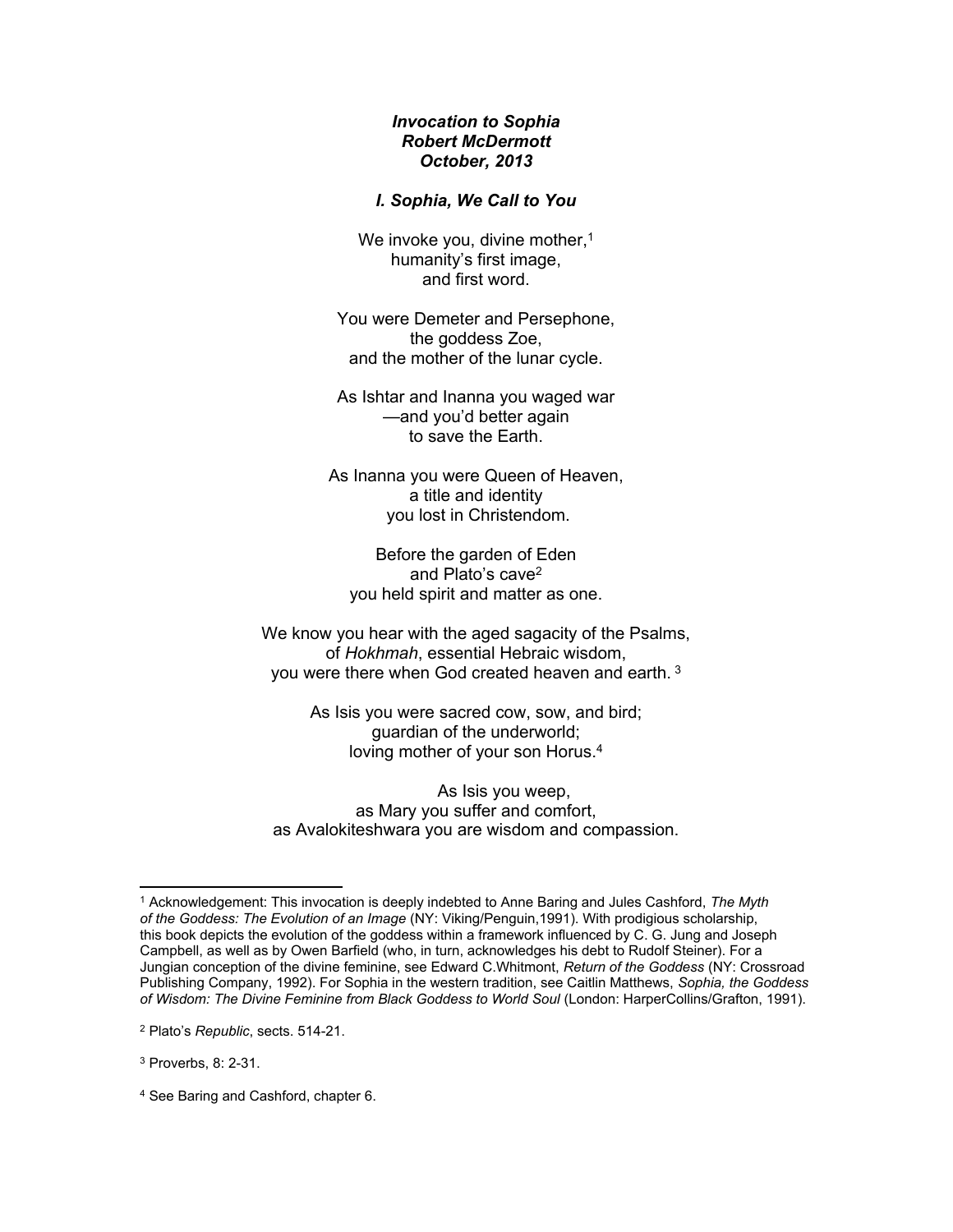We recall the litany of your images as Mary holy mother of God, mother ever faithful, queen of angels and saints, portal of heaven.<sup>5</sup>

You reigned as Isis for three millennia, as Mary you inspired Christendom —Dante's Beatrice<sup>6</sup> and the Grail.<sup>7</sup>

Water, womb, silence, and mother, inner and subtle, Tao, *sunyatta*, Quan Yin, *shakti* all try to name you,<sup>8</sup> but none is your eternal name. 9

### *II. That We Lost You<sup>10</sup>*

We are too accustomed to the guy project, a brilliant faustian bargain ending too slowly. Steiner taught "we have not lost Christ, we have lost Sophia."<sup>11</sup>

Cosmic alienation has seized the modern mind. We didn't lose you in a day or a year. A profound cosmic transformation takes a century or two.

6 For Dante's Beatrice, see *Paradiso* in *The Divine Comedy,* trans. Allan Mandelbaum (NY: Knopf, 1980*). S*ee also Jaroslav Pelikan, *Eternal Feminines: Three Theological Allegories in Dante's "Paradiso"* (New Brunswick, NJ: Rutgers University Press, 1980); Helen M. Luke, *Dark Wood to White Rose: Journey and Transformation in Dante's Divine Comedy* (NY: Parabola Books, 1989); Peter S. Hawkins, *Dante's Testaments: Essays in Scriptural Imaginations* (Stanford, CA: Stanford University Press, 1999).

7 For the Grail, see A. E. Waite, *The Holy Grail: The Galahad Quest in the Arthurian Literature* (New Hyde Park, NY: University Books, 1933/61); Rene Querido, *The Mystery of the Holy Grail: A Modern Path of Initiation* (Fair Oaks, CA: Rudolf Steiner College Publications, 1991); Linda Sussman, *The Speech of the*  Grail: A Journey Toward Speaking that Heals and Transforms (Great Barrington, MA: Lindisfarne Books, 1995); Sergius (Sergei) Bulgakov, *The Holy Grail and the Eucharist* (Great Barrington, MA: Lindisfarne Books, 1997).

8 For the divine feminine in world religions, see Andrew Harvey, *The Return of the Mother* (Berkeley, CA: North Atlantic Books/Frog, 1995) and Shirley Nicholson, ed., *The Goddess Re-Awakening: The Feminine Principle Today* (Wheaton, IL: Theosophical Publishing House, 1989).

 $^9$  See the first stanza of LaoTse: "The Dao that can be named is not the eternal Dao."

10 For the loss of original participation, see Owen Barfield, *Saving the Appearances: A Study in Idolatry* (NY: Harcourt, 1965).

<sup>5</sup> For Mary, see Jaroslav Pelikan, *Mary through the Centuries: Her Place in the History of Culture* (New Haven, CT: Yale University Press, 1996); George H. Tavard, *The Thousand Faces of the Virgin Mary*  (Collegeville, MN: Liturgical Press, 1996); Charlene Spretnak, *Missing Mary: The Queen of Heaven* (NY: Palgrave Macmillan, 2004). The great contemporary mystic Adrienne von Speyr has written two small, profound books, *Mary in the Redemption* (San Francisco: Ignatius Press, 1999) and *Three Women and the Lord* (San Francisco: Ignatius Press, 1978). For an anthroposophical interpretation of Mary, see Emil Bock, *Threefold Mary* (Great Barrington, MA: Steinerbooks, 2003).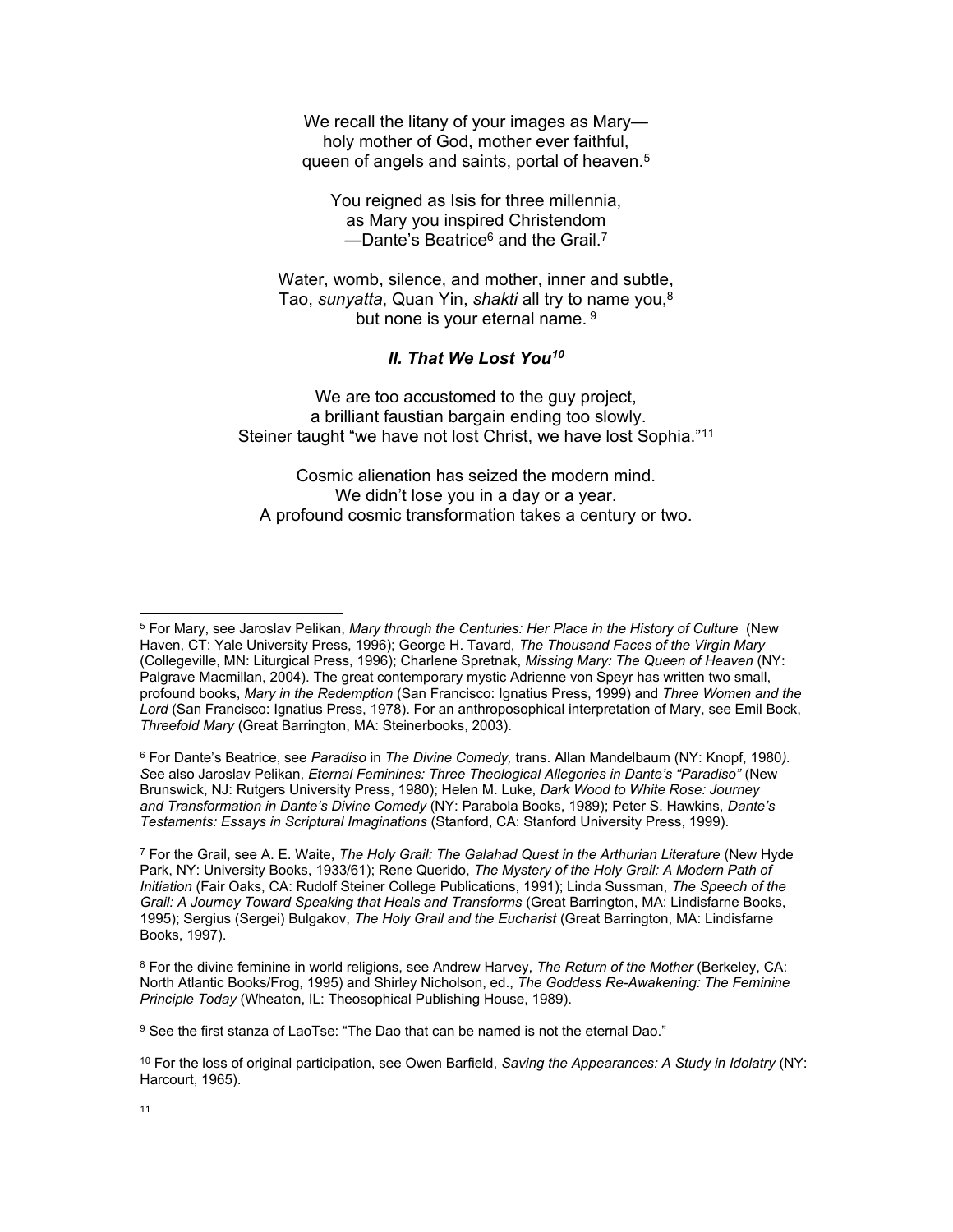A Cartesian-Newtonian billiard ball cosmos,<sup>12</sup> not to mention the quest for gold, fueled passion for control and power.

The modern project can't handle interiors and subtleties: bring on the visible and solid, surfaces only; nothing too soft, fluid, or flexible.

They say the take-over started with *Enu Elish*, in Baghdad—still in the news as Inanna you hung on a hook for three days.<sup>13</sup>

Crucifixion has been a male specialty; no more the generative goddesses, give us the thunderbolt gods.

As goddess, you're assigned to girls and crones, but empires need Marduk; a god's gotta do what a god's gotta do.

On he came morphing and starring as Zeus, ruling the sky and mountain tops, as YHWH, vengeful god of the garden.

Your daughter Eve made a bad marriage. In the Garden Adam was a loser; Eve, a scapegoat.

All sin then traceable to a woman, childbirth a curse, males in charge, sin and salvation over service and generation.<sup>14</sup>

Your archetypal image surfaced in Mediaeval European towns, hundreds of cathedrals to Notre Dame!

> Too good to be go unopposed, from Notre Dame of Paris to the Temple of Reason,

<sup>&</sup>lt;sup>12</sup> For the fundamental disenchantment resulting from the Newtonian-Cartesian worldview, see Richard Tarnas, *The Passion of the Western Mind* (NY: Crown/Harmony, 1991), especially "The Post-Copernican Double Bind," 416-22.

<sup>&</sup>lt;sup>13</sup> For Inanna and Marduk see Baring and Cashford, pp. 275-79.

<sup>14</sup> For the negative influence of the Genesis myth see Teilhard de Chardin, *Christianity and Evolution* (NY: Harcourt Brace, 1969) and Carolyn Merchant, *Reinventing Eden: The Fate of Nature in Western Culture* (NY: Routledge, 2003).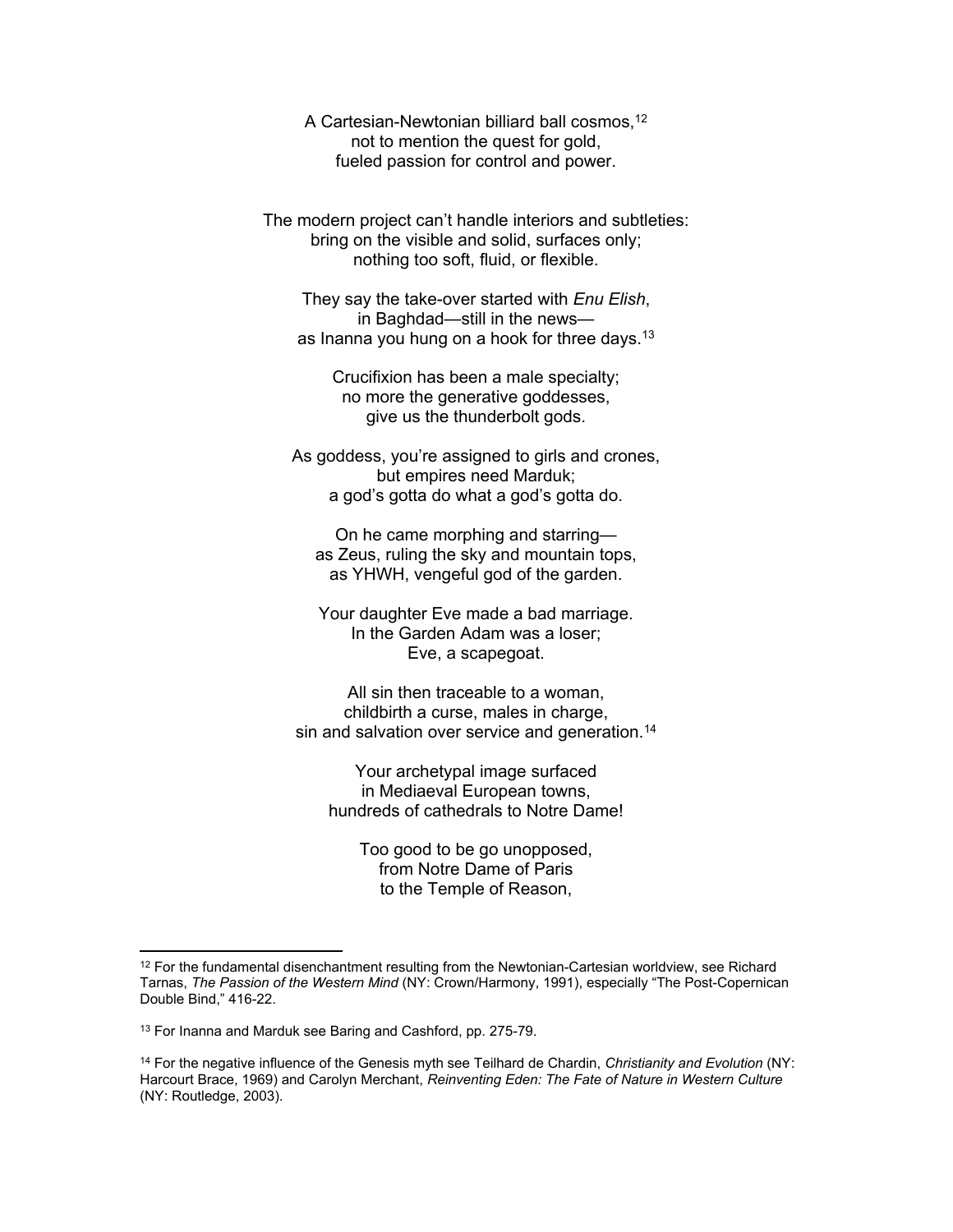Bacon is our Man:<sup>15</sup> nature on the rack, control at all cost.

By the shadow of the Enlightenment, knowledge and power over wisdom, analysis and argument over insight.

We will have knowledge, get the secret, blow the atom, take charge, go the limit, no price too high.

And we did, and it feels good. We have dominion, even over death—sort of. Why are we so depressed, fearful, and violent?

What shall we make of the hard images Are you really Kali with a company of destroyers?<sup>16</sup> Are they you embracing all opposites?

Should we accept your embrace of suffering and evil war, hunger, rape, HIV/AIDS, cancer, despair, suicide? Does your hard mother-love find these useful?

Are you the source of pain, illness, and loss? —alienation, deadends, Beckett's *Endgame*? We really need to know this!

Were you behind Gettysburg, Verdun, Hiroshima? Could you have stopped them? What are you doing about sex slaves?

We believe you bind each nation's wounds, comforting soldiers slain, and their widows and orphans.<sup>17</sup>

But why are these? Why? Is this your way to make us conscious? For us to try harder? What a strange way!

<sup>15</sup> For the negative influence of Francis Bacon, see Carolyn Merchant, *The Death of Nature: Women, Ecology, and the Scientific Revolution* (Harper San Francisco, 1980).

<sup>16</sup> Ajit Mookerjee, *Kali: The Feminine Force* (London: Thames & Hudson, 1988).

<sup>&</sup>lt;sup>17</sup> See Lincoln's Second Inaugural Address, 1865: "With malice toward none, with charity for all, with firmness in the right as God gives us to see the right, let us strive on to finish the work we are in, to bind up the nation's wounds, to care for him who shall have borne the battle and for his widow and his orphan, to do all which may achieve and cherish a just and lasting peace among ourselves and with all nations."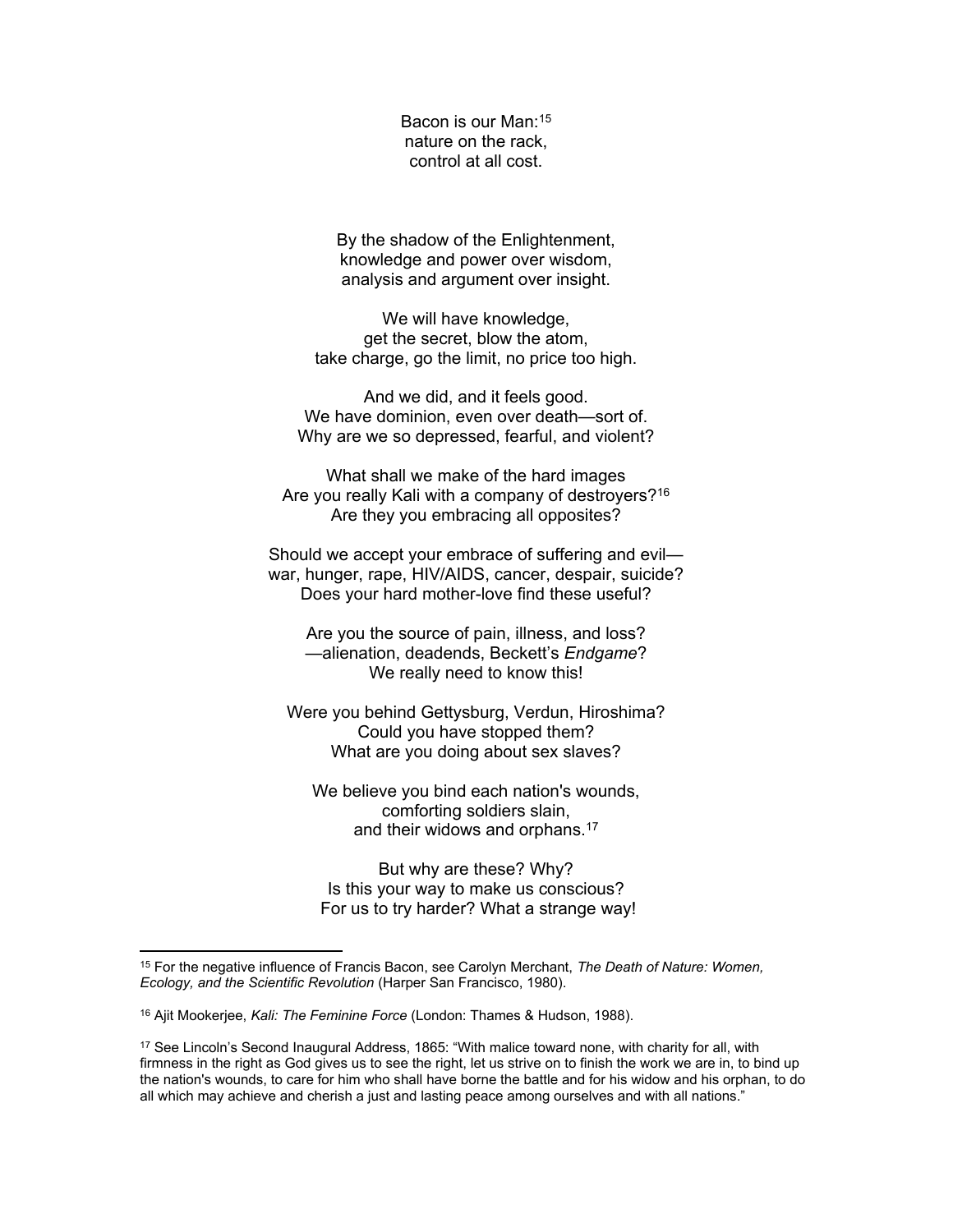And what of spiritual suffering? Have you led the West to suffer the loss of your comfort?

### *III. By Sight and Sound We Call to You*

As your Christopher<sup>18</sup> has written, you are again arising like Venus. Some are seeing the hem of your mantle.<sup>19</sup>

Searching for inner realities, seeing behind, and within, are we seeing signs of your presence?

We practice philo-sophy, looking to interiors and a single vision, participating subject and object.

We know such sightings are rare in a culture of denial, a passion for "nothing but."

What about the books on your behalf? Are they seeing you, or fantasizing your mantle, your image, and sound?

Leonardo, Michael Angel, and Rapha-el renaissanced your sacred image, Mama and Bambino, for all times and all hearts.

> We see you through the holy Fra, 20 Duccio and the Sienese School, 21

20 Fra Angelico, early Renaissance Italian painter, 1387-1455.

<sup>18</sup> Christopher Bamford, editor of Steinerbooks and Lindisfarne Press, author of *An Endless Trace* (New Paltz, NY: Codhill Press, 2003), and editor, *Isis Mary Sophia*.

<sup>19</sup> "Over the past centuries, the being of Sophia, or feminine Divine Wisdom, has been emerging from the mists of ancient history, like Venus from the waters, to become a sign and mystery of our times. Though it is difficult to say who she is, wherever we turn, we see traces of her coming—as if tracking the fringes of her mantle as it brushes aside the tangled, sclerotic cobwebs of centuries of cerebration. As she draws near, much that was forgotten is reentering consciousness, not only as memory but also from the future, *as possibility*." "Introduction," *Isis Mary Sophia*, p. 7.

<sup>21</sup> For Duccio and the Sienese School, see Enzo Carli, *Sienese Painting: from the Origins to Duccio* (NY: Scala Books, 1983).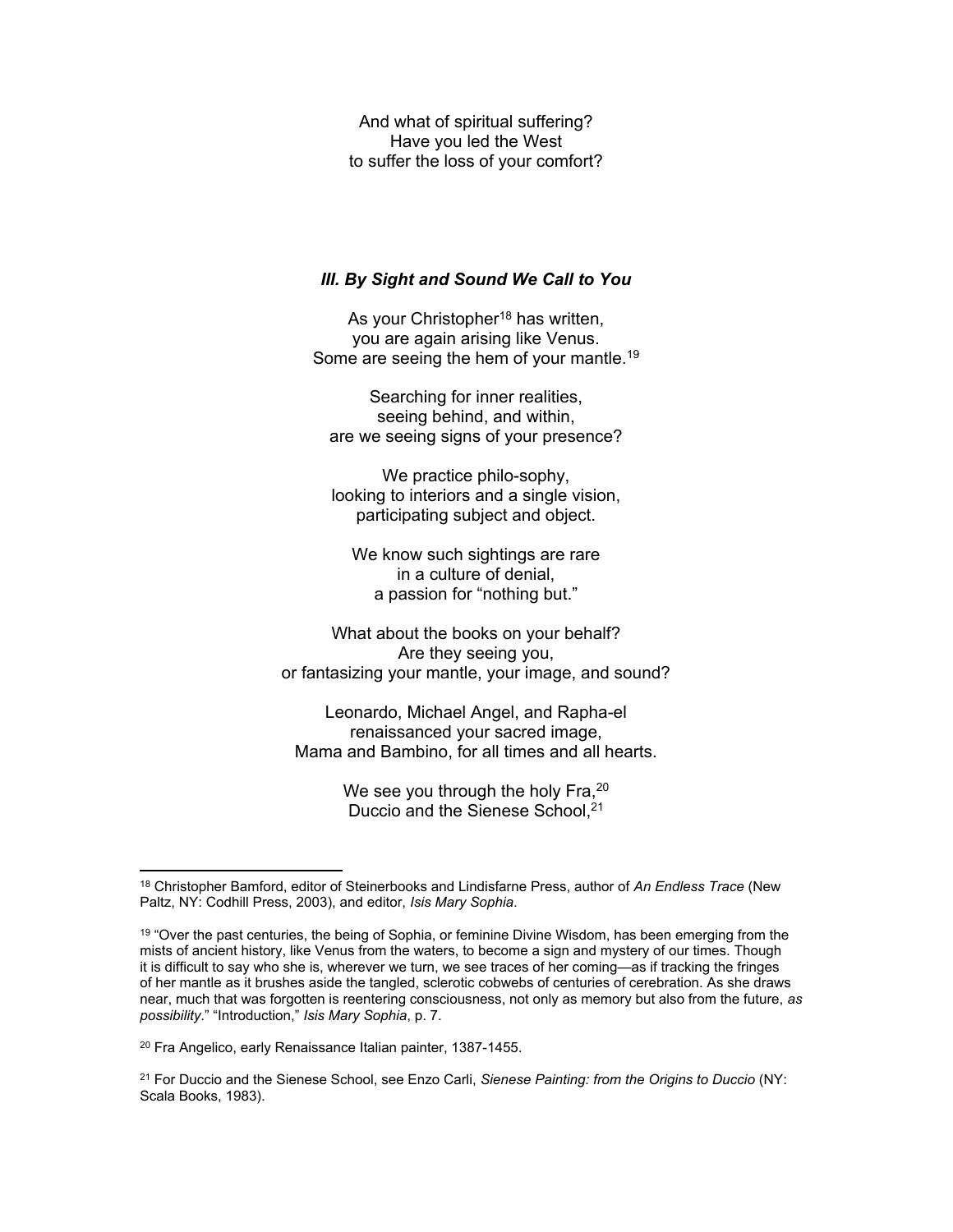and the American Henry Ossawa Tanner.<sup>22</sup>

You've sent healing cosmic sounds to Bach, Mozart, and Beethoven. *Deo gratias* for Schubert's "Ave."

Shakespeare has revealed you: "There are more things under heaven and earth.…"<sup>23</sup> They are the hidden, subtle, and mysterious.

> Dante, Shakespeare, and Goethe, the greatest three, all know you in ambiguity, artistry, inner *anthropos*.

Goethe's poetry and *urpflanze*, gentle science, alchemy, mysteries, polarities<sup>24</sup> and Faust, the rascal—all approach you.

Your Gretchen, Faust's victim and savior, in the end reveals your grace: "The Eternal Feminine draws us onward."<sup>25</sup>

You've sent us the mantras of wise women, mothers, teachers, poets, and children. Abigail wrote to John, "Remember the Ladies."<sup>26</sup>

Henry Adams, son and grandson of presidents, looked past the dynamo to the Virgin and saw the secrets of Chartres.<sup>27</sup>

We still learn from Laotse, a correction for Confucian rigidity, bringing grace to order, surprise to tradition.

25 Goethe, *Faust*, Part Two, Act 5 (last line).

<sup>26</sup> Abigail Adams' letter to her husband John, 1776: "Remember the Ladies, and be more generous and favorable to them than your ancestors." See David McCullough, *John Adams* (NY: Simon and Schuster, 2001), p. 104.

27 Henry Adams, "The Dynamo and the Virgin," in *The Education of Henry Adams* (NY: Bartleby, 1999/ 1918), ch. 25. See also: Henry Adams, *Mont [Saint] Michel and Chartres* (NY: Penguin,1986).

<sup>22</sup> *Henry Ossawa Tanner* (Philadelphia, PA: Philadelphia Museum of Art, 1992)

<sup>23</sup> *Hamlet*, Act I, Scene 5.

<sup>24</sup> See Alice Raphael, *Goethe and the Philosopher's Stone: Symbolic Patterns in "The Parable" and the Second Part of "Faust"* (NY: Garrett Publications, 1965), and David Seamon and Arthur Zajonc, eds., *Goethe's Way of Science* (Albany, NY: SUNY Press, 1998).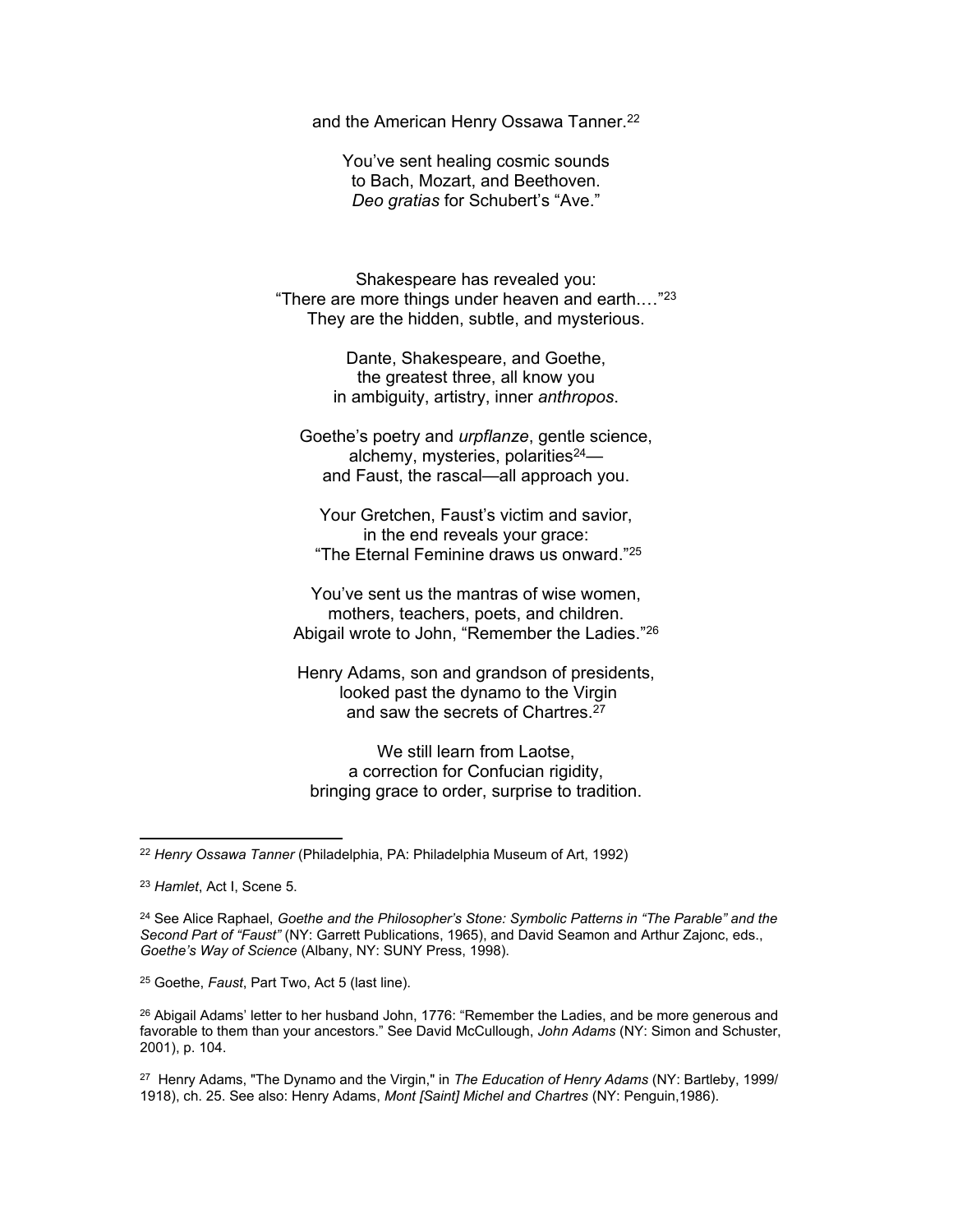Not mere chaos, Dao weaves subtly. After enlightenment the river remains. Jack teaches laundry after ecstasy.<sup>28</sup>

You've shown the interiors of exteriors. You are *shakti*, a hot knife through butter; you slice as needed, and at the joint.

> No Rama without Sita, no Krishna without Radha, no Buddha without Quan Yin.

No Jesus without you, no Aurobindo without the Mother; <sup>29</sup> His Holiness, verily Avalokisteshvara.<sup>30</sup>

We know you break through concrete, like the lily in the wall, and grass on Madison Avenue.

As *prajnaparamita* you teach us "*gate', gate'*," "Go beyond, beyond, Wisdom beyond knowledge, Emptiness beyond form."<sup>31</sup>

With Blofeld we see you as Quan Yin, in the crevice, arranging pregnancies, auspicious births, tending to the bereft.<sup>32</sup>

Long before Lovelock, you knew you were Gaia.<sup>33</sup> long before permaculture the farmers of Assam rotated crops.

31 For the text of the *prajnaparamita sutra*, see Robert A. F. Thurman, ed., *Essential Tibetan Buddhism* (Edison, NJ: Castle Books, 1995), pp. 171-72, and for a thorough interpretation see Lex Hixon, *Mother of the Buddhas: Meditation on the Prajnaparamita Sutra* (Wheaton, IL: Theosophical Publishing House, 1993).

<sup>32</sup> John Blofeld, *The Bodhisattva of Compassion: The Mystical Tradition of Quan Yin* (Boston, MA: Shambala, 1988).

33 James Lovelock, *Gaia: A New Look at Life on Earth* (NY: Oxford Universty Press, 1979), and *The Ages of Gaia: A Biography of our Living Earth* (NY: Norton, 1988).

<sup>28</sup> Jack Kornfield, *After Ecstasy the Laundry* (NY: Bantam, 2000).

<sup>29</sup> Sri Aurobindo, *The Mother* (Pondicherry, India: Sri Aurobindo Ashram, 1972), Sri Aurobindo Birth Centenary, vol. 25; K. R. Srinivas Iyengar, *On the Mother: The Chronicle of a Manifestation and Ministry*  (Pondicherry, India: Sri Aurobindo Ashram Press, 1994).

 $30$  For the relationship between His Holiness the Dalai Lama and Avalokistesvara, the goddess of wisdom and compassion, see Glenn H. Mullin, *The Fourteen Dalai Lamas: A Sacred Legacy of Reincarnation* (Santa Fe, NM: Clear Light Publishers, 2001), p. 90, and throughout.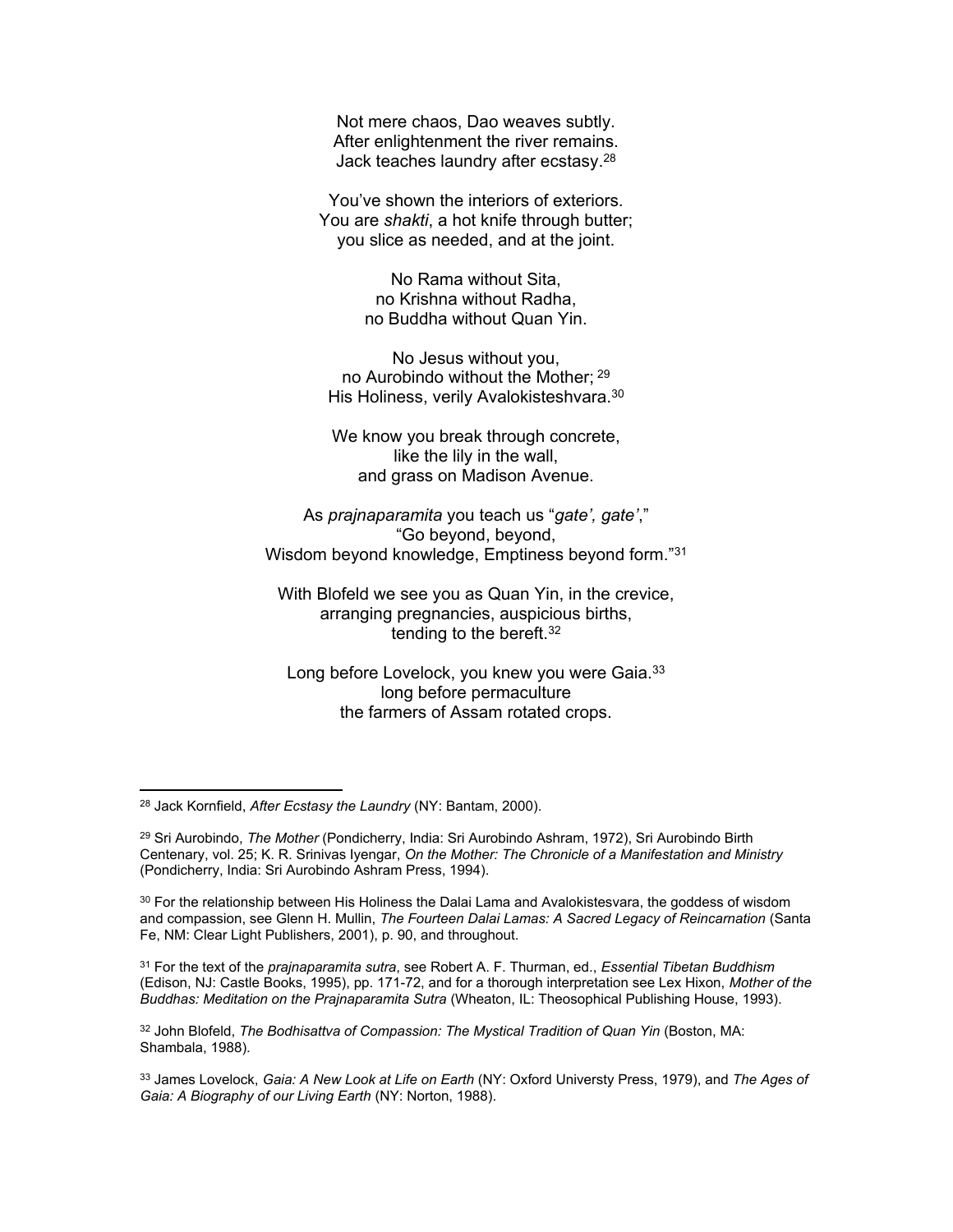You taught Derzu Uzala to know the river and the wind, 34 Francis to celebrate the sun and befriend the wolf of Gubbio.<sup>35</sup>

You led Teilhard<sup>36</sup> and Thomas<sup>37</sup> to reverence Gaia, Mary Evelyn and John to teach religion and ecology, Joanna to teache the truth of Chernobyl and deep time.

> Surely you led Al to teach, and the Norwegians to applaud, the inconvenient truth.<sup>38</sup>

Will fundamentalist Christians. held by Calvin's misanthropy and the Rapture, 39 replace "dominion" by "protection"?<sup>40</sup>

> When New York State sprayed DDT, Marjorie sued, Rachel took notes and wrote *Silent Spring*. 41

Despite these whistle blowers, as Gaia you burn, are you *Pieta* forever?

His Holiness knows you as Tara,

- 36 Ursula King, *Spirit of Fire: The Life and Vision of Teilhard de Chardin* (Maryknoll, NY: Orbis Books, 1998).
- 37 Thomas Berry, *The Dream of the Earth* (San Francisco, CA: Sierra Club Books, 1988).
- 38 Al Gore, *An Inconvenient Truth*. Book and film

39 Tim LaHaye and Jerry B. Jenkins, multi-volume "Left Behind" fictional series on the "The Rapture."

 $^{40}$  Genesis 1:28: "And God blessed them, and God said to them, 'Be fruitful and multiply, and fill the earth and subdue it; and have dominion over the fish of the sea and over the birds of the air and over every living thing that moves upon the earth.'" (Revised Standard Version)

<sup>34</sup> Akira Kurosawa, director, *Derzu Uzala* (1975)

<sup>35</sup> Edward A. Armstrong, *Saint Francis: Nature Mystic* (Berkeley, CA: University of California Press, 1973).

<sup>&</sup>lt;sup>41</sup> In 1955 New York State sprayed the farms on Long Island. Marjorie Spoke, who owned a farm with her partner, Mary Richards, sued the State in Garden City Superior Court. Rachel Carson listened to Marjorie argue against the State, took notes, and then wrote *Silent Spring* the book that launched the ecological movement in the United States. See Linda Lear, *Rachel Carson: Witness for Nature* (NY: Henry Holt and Company, 1997), pp. 318ff.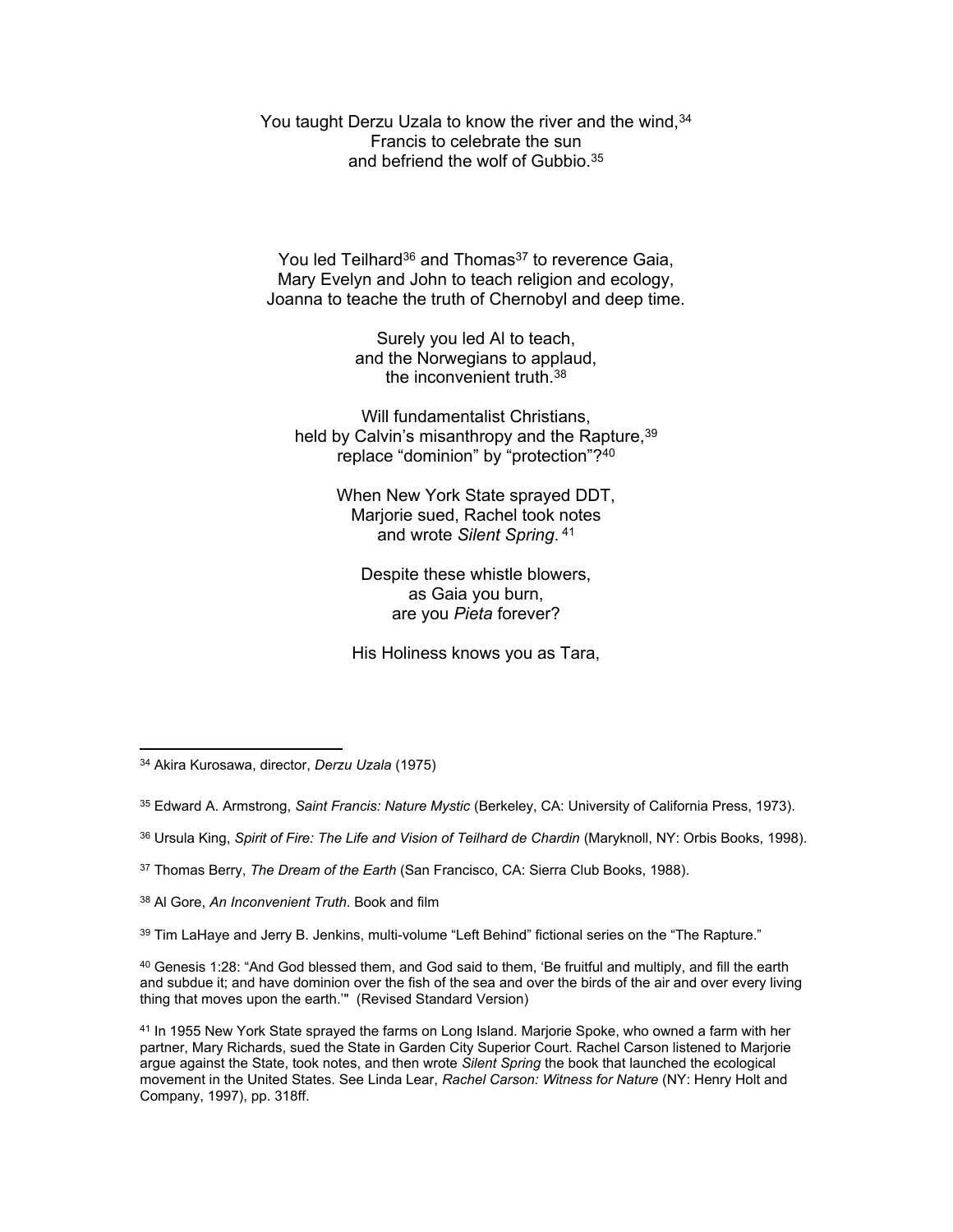faithful to the bodhisattva vow, <sup>42</sup> he holds Tibet as you held your Son.

We know you as Notre Dame in blue veil, as the Virgin of Chartres, as Guadalupe in gold, revealed by the peasant, the pure, the peaceful.

We still need our guide books, and fabulous Icons—Greek, Russian, Bulgarian; we study the Grail, Dante, Hildegard,<sup>43</sup> Julian.<sup>44</sup>

> We call to you by your many names, knowing you as Isis-Mary-Sophia, three names for your singularity.

# *IV. Gaiasophia's Response*

Save my body; it burns from greed. turn the Ganges from brown to green, 45 plant trees in Africa,<sup>46</sup>

> Spread *Blessed Unrest*, 47 save the rainforest, 48 speak truth to power.<sup>49</sup>

My mantle will do for some of you, others of you need a good smack and a "Thou Shalt Not."

47 Paul Hawken, *Blessed Unrest* (NY: Viking, 2007).

 $42$  "And now, as long as space endures, as long as there are beings to be found, may I continue likewise to remain to soothe the sufferings of those who live." In the Dalai Lama, *A Flash of Lightning in the Dark of Night: A Guide to the Bodhisattva's Way of Life* (Boston: Shambala, 1994), 126.

<sup>43</sup> Matthew Fox, *Illuminations of Hildegard of Bingen* (Rochester, VT: Inner Traditions/Bear & Company, 2002).

<sup>44</sup> Julian of Norwich, *Revelations of Divine Love* (NY: Viking Press, 1982). In mid-14th century Julian prayed: "As truly as God is our Father, so just as truly He is our Mother."

<sup>45</sup> See David L. Haberman, "River of Love in an Age of Pollution," in Christopher Key Chapple and Mary Evelyn Tucker, eds., *Hinduism and Ecology: The Intersection of Earth, Sky, and Water* (Cambridge, MA: Harvard University Press, 2000), 339-54.

<sup>46</sup> Wangari Maatthai, *Unbowed* (NY: Knopf, 2006), and *The Greenbelt Movement: Sharing the Approach and Experience* (NY: Lantern Books, 2006).

<sup>48</sup> Rain Forest Action Network (RAN)

<sup>49</sup> Kerry Kennedy Cuomo, *Speak Truth to Power*. Ed., Nan Richardson. Photographs by Eddie Adams. (NY: Crown Publishers, 2000).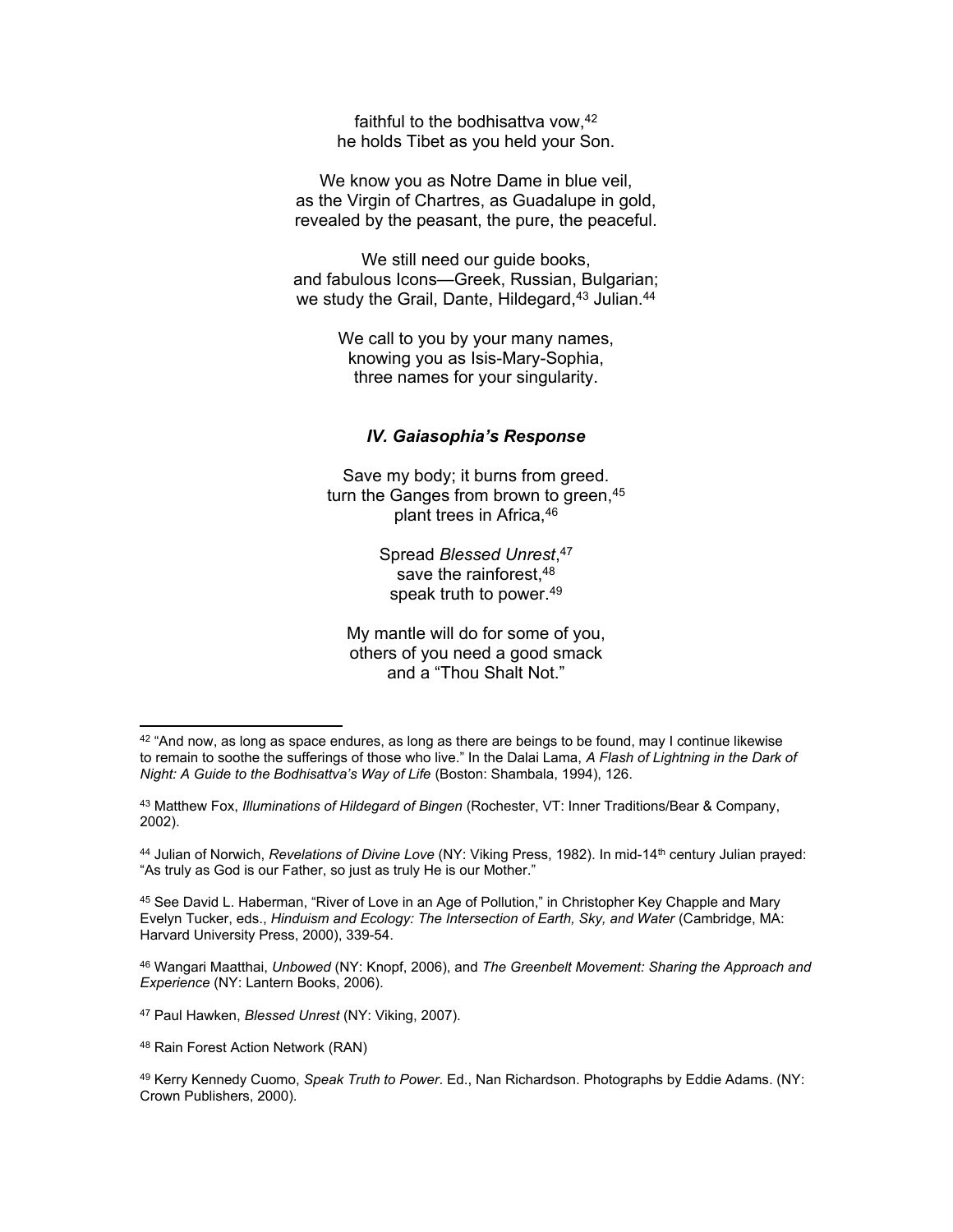Thou shalt not poison my blood, Thou shalt not hammer my bones, Thou shalt not commit deicide.

I am the sucking infant and the Alzheimer patient, I am the Mississippi and the Hudson, I am Mt. Tam and Mt. Kailash.

Recall the forgotten ancient wisdom: HPB announced my unveiling; her Indian and Tibetan masters knew me.<sup>50</sup>

> Heed Steiner's divine *coniunctio* —Anthropos and Sophia and Sophianic thinking.<sup>51</sup>

And my Sophiologists, Soloviev, <sup>52</sup> Bulgakov, <sup>53</sup> Florensky, and the wise Tarot meditator, Valentin Tomberg.<sup>54</sup>

Read the profound Prokofieff.<sup>55</sup> Robert Powell knows me as *Trinosophia*—Mother, Daughter, Holy Soul.<sup>56</sup>

I am the Primordial Flaring Forth, 57 Steiner's etheric, Jung's *anima mundi*,58 and Thomas's Great Work.<sup>59</sup>

50 Syliva Cranston, *HPB: The Extraordinary Life and Influence of Helena Blavatsky* (NY: G. P. Putnam's Sons/Tarcher, 1993).

51 Rudolf Steiner, teacher of Anthroposophy: see Robert McDermott, ed., intro., *The New Essential Steiner* (Great Barrington, MA: Steinerbooks, 2009).

52 Judith Deutsch Kornblatt, ed., *The Divine Sophia: The Wisdom Writings of Vladimir Solovyov* (Ithaca, NY: Cornell University Press, 2009).

53 Sergei Bulgakov, *Sophia: The Wisdom of God* (Great Barrington, MA: Lindisfarne Books, 1993).

<sup>54</sup> Valentin Tomberg ("Unknown Author"), *Meditations on the Tarot: A Journey Into Christian Hermeticism,* trans. Robert Powell (NY: Penguin/Tarcher, 1985/2002).

55 Sergei Prokofieff, *The Heavenly Sophia and the Being Anthroposophia* (London: Temple Lodge Press, 1996).

56 Robert Powell, president of the Sophia Foundation of North America and author of *The Most Holy Trinosophia* (Great Barrington, MA: Anthroposophic Press, 1985) and *The Sophia Teachings: The Emergence of the Divine Feminine in Our Time* (NY: Booklight/Lantern, 2001).

57 Brian Swimme and Thomas Berry, *The Universe Story: From the Primordial Flaring Forth to the Ecozoic Era—A Celebration of the Unfolding of the Cosmos* (NY: HarperCollins, 1992).

58 J. Bockemuhl, *et. al., Toward a Phenomenology of the Etheric World* (Great Barrington, MA: Anthroposophic Press, 1988).

59 Thomas Berry, *The Great Work: Our Way into the Future* (NY: Bell Tower/Random House, 1999).